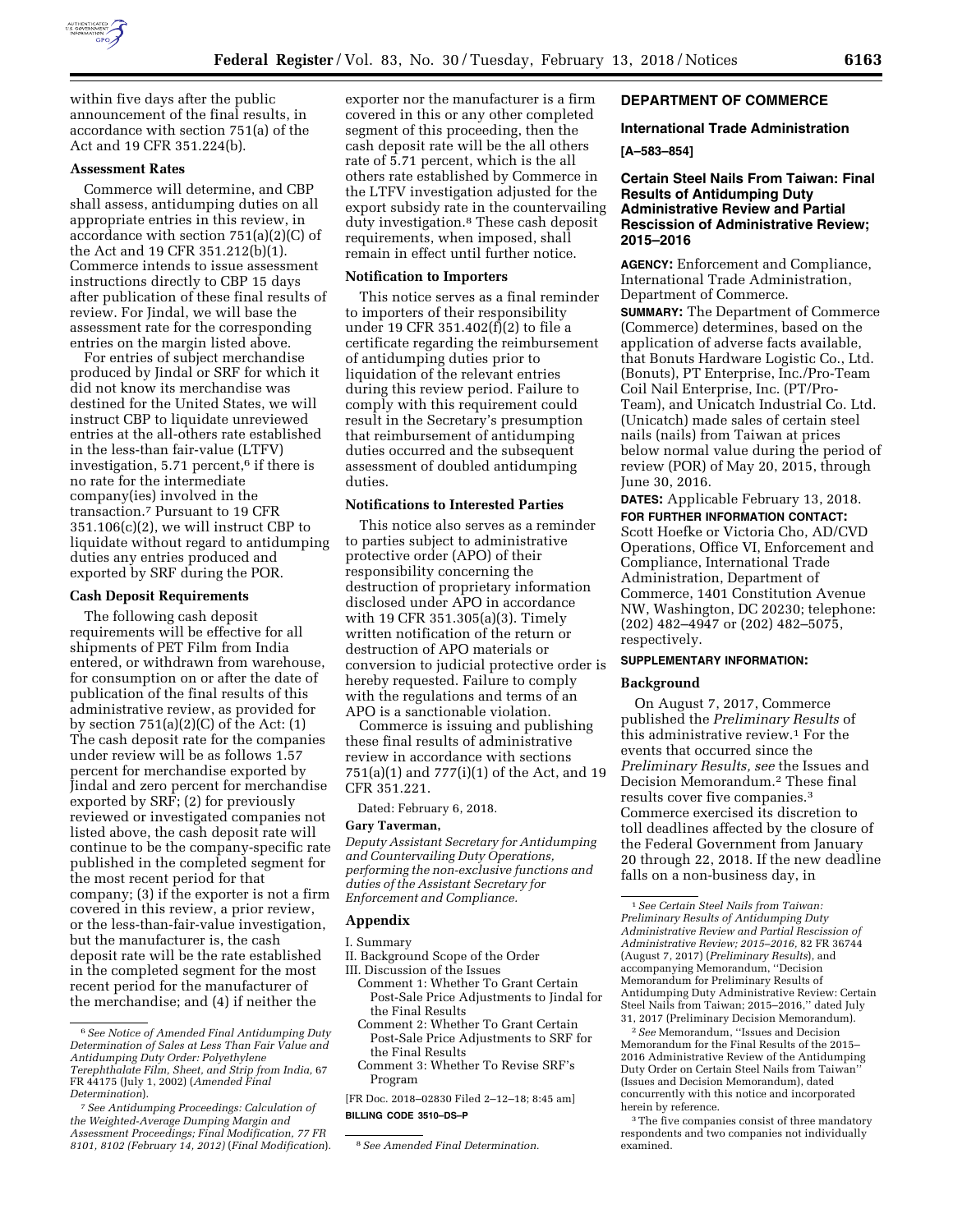accordance with Commerce's practice, the deadline will become the next business day. The revised deadline for the final results of this review is now February 6, 2018.4 Commerce conducted this review in accordance with section 751(a) of the Tariff Act of 1930, as amended (the Act).

# **Scope of the Order**

The merchandise covered by this order is certain steel nails. The certain steel nails subject to the order are currently classifiable under HTSUS subheadings 7317.00.55.02, 7317.00.55.03, 7317.00.55.05, 7317.00.55.07, 7317.00.55.08, 7317.00.55.11, 7317.00.55.18, 7317.00.55.19, 7317.00.55.20, 7317.00.55.30, 7317.00.55.40, 7317.00.55.50, 7317.00.55.60, 7317.00.55.70, 7317.00.55.80, 7317.00.55.90, 7317.00.65.30, 7317.00.65.60 and 7317.00.75.00. Certain steel nails subject to these orders also may be classified under HTSUS subheadings 7907.00.60.00, 8206.00.00.00 or other HTSUS subheadings.

While the HTSUS subheadings are provided for convenience and customs purpose, the written description is dispositive.<sup>5</sup>

#### **Analysis of Comments Received**

All issues raised in the case and rebuttal briefs filed by parties in this review are addressed in the Issues and Decision Memorandum, which is hereby adopted by this notice. A list of the issues which parties raised, and to which we responded in the Issues and Decision Memorandum, can be found at the Appendix to this notice. The Issues and Decision Memorandum is a public document and is on file electronically *via* Enforcement and Compliance's Antidumping and Countervailing Duty Centralized Electronic Service System (ACCESS). ACCESS is available to registered users at *[https://](https://access.trade.gov) [access.trade.gov](https://access.trade.gov)* and is available to all parties in the Central Records Unit, room B8024 of the main Department of Commerce building. In addition, a complete version of the Issues and Decision Memorandum can be accessed directly on the internet at *[http://](http://enforcement.trade.gov/frn/index.html) [enforcement.trade.gov/frn/index.html.](http://enforcement.trade.gov/frn/index.html)*  The signed Issues and Decision Memorandum and the electronic

version of the Issues and Decision Memorandum are identical in content.

# **Changes Since the Preliminary Results**

Based on our analysis of the comments received, we made certain changes to the *Preliminary Results.*  Specifically, Commerce is applying total adverse facts otherwise available for Unicatch for these final results, and, in addition, Commerce has made changes to the rate assigned to the non-examined companies. For a full discussion of these changes, *see* the Issues and Decision Memorandum.

### **Partial Rescission of Review**

On December 12, 2016, Mid Continent Steel & Wire, Inc. (Mid Continent), a domestic producer and interested party, timely withdrew its review request for Yusen Logistics (Taiwan) Ltd.6 Pursuant to 19 CFR 351.213(d)(1), Commerce will rescind an administrative review, in whole or in part, if the party that requested the review withdraws its request within 90 days of the date of publication of the notice of initiation of the requested review.7 For a full description of the methodology and rationale underlying our conclusions, *see* the Issues and Decisions Memorandum.

# **Application of Facts Available and Adverse Facts Available**

We continue to find that Bonuts. and PT/Pro-Team failed to cooperate to the best of their ability in responding to Commerce's requests for information. Furthermore, for these final results, we also find that Unicatch failed to cooperate to the best of its ability in responding to Commerce's requests for information. Thus, we find that the application of adverse facts available, pursuant to section 776(a)–(b) of the Act, is warranted with respect to Bonuts, PT/Pro-Team, and Unicatch. For a full description of the methodology and rationale underlying our conclusions, *see* Issues and Decision Memorandum.

#### **Rate for Non-Examined Companies**

The statute and Commerce's regulations do not address the establishment of a rate to be applied to companies not selected for examination when Commerce limits its examination in an administrative review pursuant to section 777A(c)(2) of the Act. Generally,

Commerce looks to section 735(c)(5) of the Act, which provides instructions for calculating the all-others rate in a market economy investigation, for guidance when calculating the rate for companies which were not selected for individual review in an administrative review. Under section 735(c)(5)(A) of the Act, the all-others rate is normally ''an amount equal to the weighted average of the estimated weighted average dumping margins established for exporters and producers individually investigated, excluding any zero or *de minimis* margins, and any margins determined entirely {on the basis of facts available}.'' Section 735(c)(5)(B) of the Act also provides that, where all rates are zero, *de minimis,* or based entirely on facts available, we may use ''any reasonable method'' for assigning the rate to all other respondents.

In this review, the margins for all individually examined respondents were determined entirely on the basis of facts available. As discussed in further detail in the Issues and Decision Memorandum, we have determined under ''any reasonable method'' to apply to companies not selected for individual examination in this review the rate determined for all mandatory respondents. Accordingly, we assign to the non-selected companies the dumping margin of 78.17 percent.

## **Final Results of Review**

Commerce determines that the following margins exist for the period May 20, 2015 through June 30, 2016:

| Producer/exporter                                                                        | Margin<br>(percent)     |
|------------------------------------------------------------------------------------------|-------------------------|
| <b>Bonuts Hardware Logistic</b><br>Co., Ltd <sup>8</sup><br>PT Enterprise, Inc./Pro-Team | 78.17                   |
| Coil Nail Enterprise, Inc<br>Unicatch Industrial Co. Ltd<br>Non-examined companies 9     | 78.17<br>78.17<br>78.17 |

#### **Assessment**

Pursuant to section 751(a)(2)(C) of the Act and 19 CFR 351.212(b), Commerce shall determine, and CBP shall assess, antidumping duties on all appropriate entries of subject merchandise in accordance with the final results of this review. Commerce intends to issue assessment instructions to CBP 15 days after the date of publication of the final

<sup>4</sup>*See* Memorandum, ''Deadlines Affected by the Shutdown of the Federal Government'' (Tolling Memorandum), dated January 23, 2018. All deadlines in this segment of the proceeding have been extended by 3 days.

<sup>5</sup>A full description of the scope of the order is contained in the Issues and Decision Memorandum.

<sup>6</sup>*See* Petitioner's December 12, 2016, letter entitled, ''Certain Nails from Taiwan, Withdrawal of Request for Administrative Review.

<sup>7</sup>We inadvertently omitted Yusen Logistics (Taiwan) Ltd. from the list of companies for which we rescinded this administrative review in the *Preliminary Results.* 

<sup>8</sup>Commerce initiated a review of Bonuts Hardware Logistic Co., Ltd., but has referred to the company as Bonuts Hardware Logistics Co., LLC and Bonuts Logistics LLC at different times during this segment of the proceeding, based on the company's submissions.

<sup>9</sup>The non-examined companies are Hor Liang Industrial Corp. and Romp Coil Nails Industries Inc.